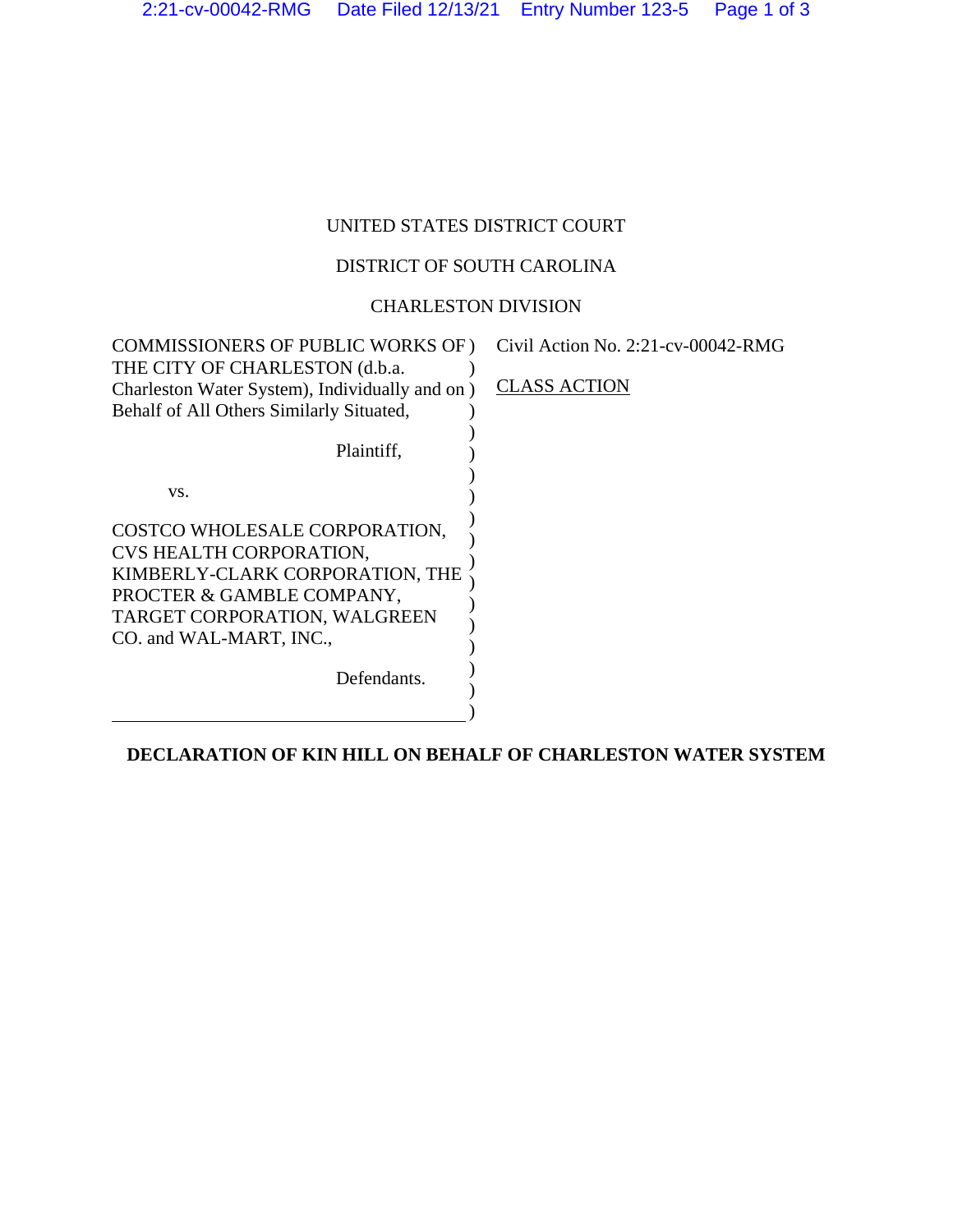I, Kin Hill, declare as follows:

1. I am the Chief Executive Officer ("CEO") of plaintiff, the Commissioners of Public Works of the City of Charleston (d.b.a. Charleston Water System) ("CWS"), in the above-captioned matter ("Litigation").<sup>1</sup> The following facts are true and correct to my knowledge, and if called upon to testify, I could and would testify competently thereto.

2. I submit this declaration in support of: (i) final approval of the Settlement; (ii) Class Counsel's request for attorneys' fees and actual expenses (including the court costs) not to exceed \$590,000.

3. As CEO of CWS, I am one of the individuals responsible for overseeing CWS's participation in the Litigation. I am also responsible for the daily operations of CWS and its over 450 employees. I am authorized to sign this declaration on behalf of CWS.

4. CWS is a public water and wastewater utility providing clean water and sewer services to the Greater Charleston area. CWS provides water service through its Hanahan Water Treatment Plant, which produces high quality drinking water delivered to customers through 1,800 miles of water mains. CWS also provides sewer service through 800 miles of collection mains, over 209 pump stations, and 12 miles of deep tunnels that carry wastewater to its Plum Island Wastewater Treatment Plant.

5. Since becoming involved in the Litigation, CWS has assisted Class Counsel with its investigation and prosecution of the class action claims. CWS has spent a considerable amount of time performing actions that benefitted the Settlement Class at large, including: (a) detailing its experiences with the products at issue to Class Counsel and the Court; (b) consulting with Class

 $\mathbf{1}$ All capitalized terms that are not otherwise defined herein have the same meanings ascribed to them in the Stipulation of Settlement ("Settlement Agreement"), dated April 21, 2021. ECF No. 59-2.